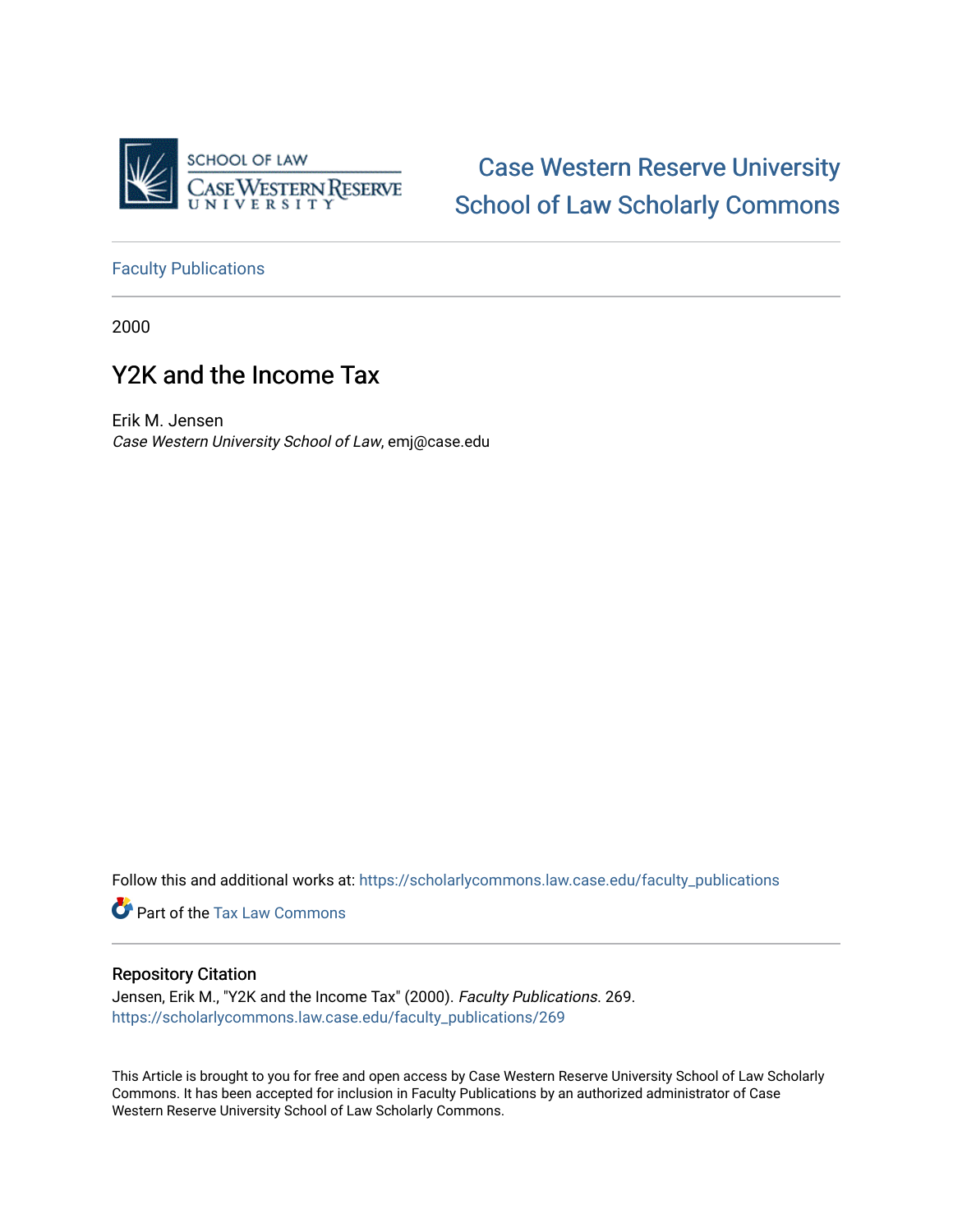

# viewpoint

## Y2K and the Income Tax

by Erik M. Jensen

Erik M. Jensen is the David L. Brennan Professor of Law at Case Western Reserve University, Cleveland.

I don't understand this concern about the so-called Y2K "problem." Most of us U.S. tax types ought to be thrilled by the possibilities.

Let me explain.

I recently spent time working in the Faculty of Law building at the University of Cambridge.lt's a wonderful facility but, not surprisingly, the American tax materials aren't what you'd have at an American law school.<sup>1</sup> When I looked for a copy of the tax lawyer's bible, *The Federalist Papers/* I could find only a late nineteenth-century edition prepared by Henry Cabot Lodge. The text of the Constitution in the Lodge edition stopped at the Fifteenth Amendment.

That got me thinking.3 Everyone assumes we're going to have a terrible time just because our computers on New Year's Day are going to believe it's January 1, 1900. But to a tax professional, that should be an opportunity, not a problem. The Sixteenth Amendment to the Constitution wasn't proposed to the states until July 12, 1909, and its ratification wasn't certified until February 25, 1913.

If it's 1900, and with the *Income Tax Cases* "recently" decided,4 we have no clear authority for an unapportioned income tax. In any event, if it's 1900, there's no income tax on the books.

At the stroke of midnight on December 31, 1999, we'll be marching shoulder-to-shoulder with Henry Cabot Lodge!

Think what this means. Sure, it will lessen the demand for advice about an Internal Revenue Code that doesn't exist, and that's bad for business in some ways. A lot of hard-earned expertise will go down the drain. 5 On the other hand, enterprising lawyers will be able to get in on the ground floor in the new world of tax practice.<sup>6</sup> Be the first firm on your block to advise on the cotton tariffs and whiskey taxes that will constitute a large part of the national revenue system.

Most law schools probably haven't done a tariff CLE program recently, so there'll be a chance to lap the competition (assuming, of course, that we'll care about CLE in 1900).<sup>7</sup> The cost should be low: most schools probably have people in-house who can do the programs with no retooling  $-$  those guys with the crumbling class notes that will suddenly be full of cuttingedge material. And any innovative LL.M. director can convert his graduate tax program into a graduate tariff program without missing a beat (or having to change the program's initials).

### Be the first firm on your block to advise on the cotton tariffs and whiskey taxes that *will* constitute a large part of the national revenue system.

Tax policy wonks will be able to rethink the tax system, starting almost from scratch. If we want an unapportioned "tax on incomes" to be possible, we can push for something like the current Sixteenth Amendment. Or if we want to make it clear that Congress can do anything it wants in the tax area, we can push for an amendment to do just that.

I've been told that the committee on Sales, Exchanges and Basis of the ABA Section of Taxation (if there'll be a Section of Taxation in 1900) will support the idea of a Sixteenth Amendment, providing for an unapportioned income tax, as long as the Amendment includes special treatment for like-kind exchanges.<sup>8</sup> (There's

<sup>&</sup>lt;sup>1</sup>They don't even have *Tax Notes,* if you can imagine that.<br><sup>2</sup>It's the bible for Calvin Johnson and me, at least and that <sup>2</sup>It's the bible for Calvin Johnson and me, at least, and that should be enough for a rootin' tootin', down-home revival meeting. 3

<sup>&</sup>lt;sup>3</sup>It happens.

*Pol/ock v. Farmers' Loan* & *Tntst* Co., 157 U.S. 429 (1895), 158 U.S. 601 (1895) (holding 1894 income tax unconstitutional).

<sup>5</sup> Except maybe for purposes of offering transitional ad-

vice. *See infra* note 11.<br><sup>6</sup>Worlds do have floors, don't they?

 ${}^7A$  combined whiskey-tax and substance-abuse program should be a natural.

Well, I wasn't really told this, but it could've happened. I'm a member of the committee, and I know the chair.